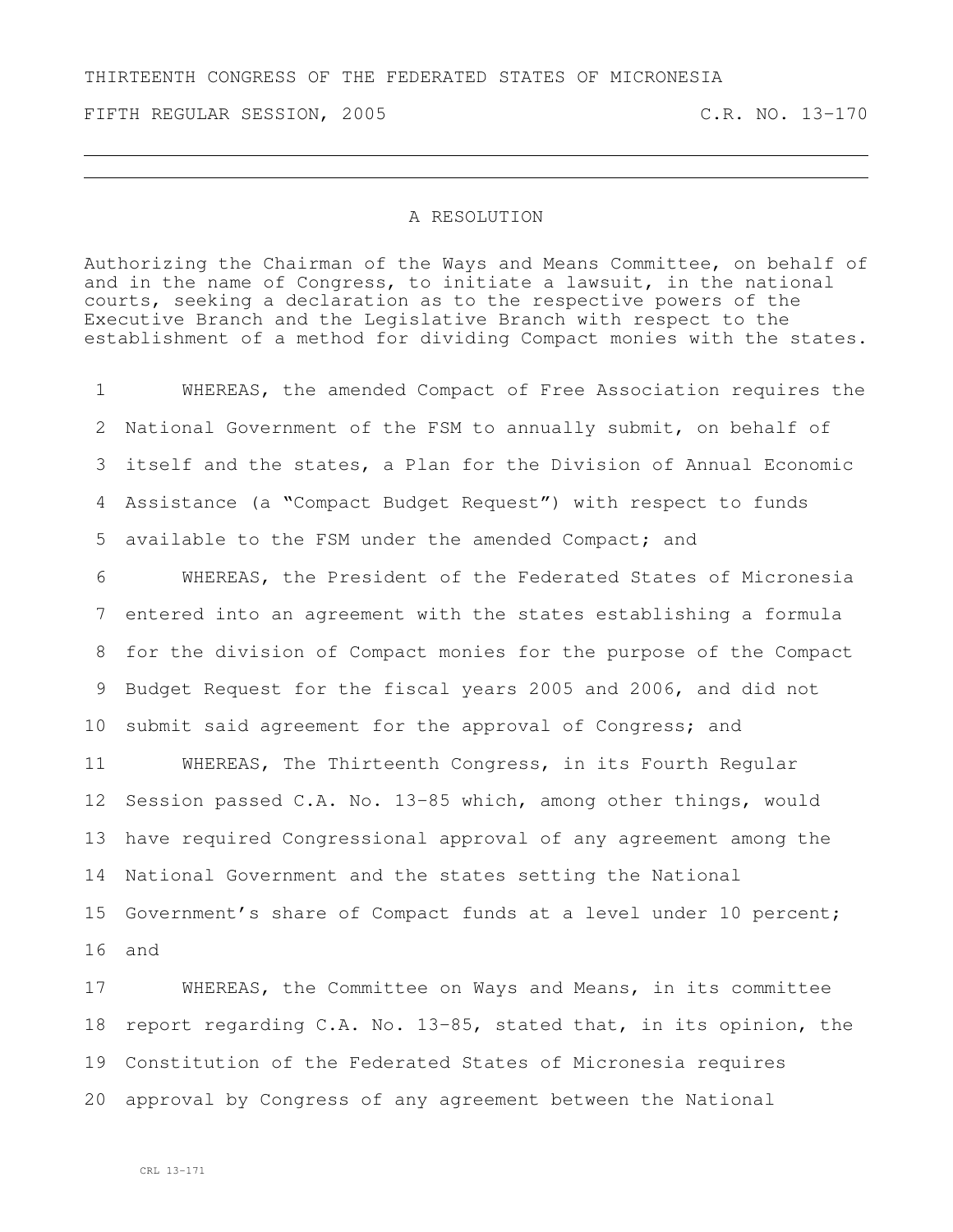Government and the states dividing Compact monies; and WHEREAS, the President, through Presidential Communication No. 13-247, vetoed C.A. No. 13-85 and took the position that, under the Constitution, the division of Compact funds with the states is the sole prerogative of the President; and WHEREAS, there is a disagreement between the Executive Branch and the Legislative Branch with respect to their respective Constitutional powers in relation to Compact funds, and attempts to negotiate a resolution have not been successful; and WHEREAS, it is in the best interests of the nation that this disagreement be resolved as soon as reasonably possible; now, therefore, BE IT RESOLVED by the Thirteenth Congress of the Federated States of Micronesia, Fifth Regular Session, 2005, that the Chairman of the Committee on Ways and Means of the FSM Congress is hereby authorized to initiate, in the name and on behalf of the Congress, a declaratory judgment action in the national courts, seeking a ruling on the respective Constitutional powers of the Executive and Legislative Branches in respect of establishing a division of Compact funds with the states for the purposes of the

annual Compact Budget Request;

 BE IT FURTHER RESOLVED that certified copies of this resolution be transmitted to the President of the Federated States

of 3